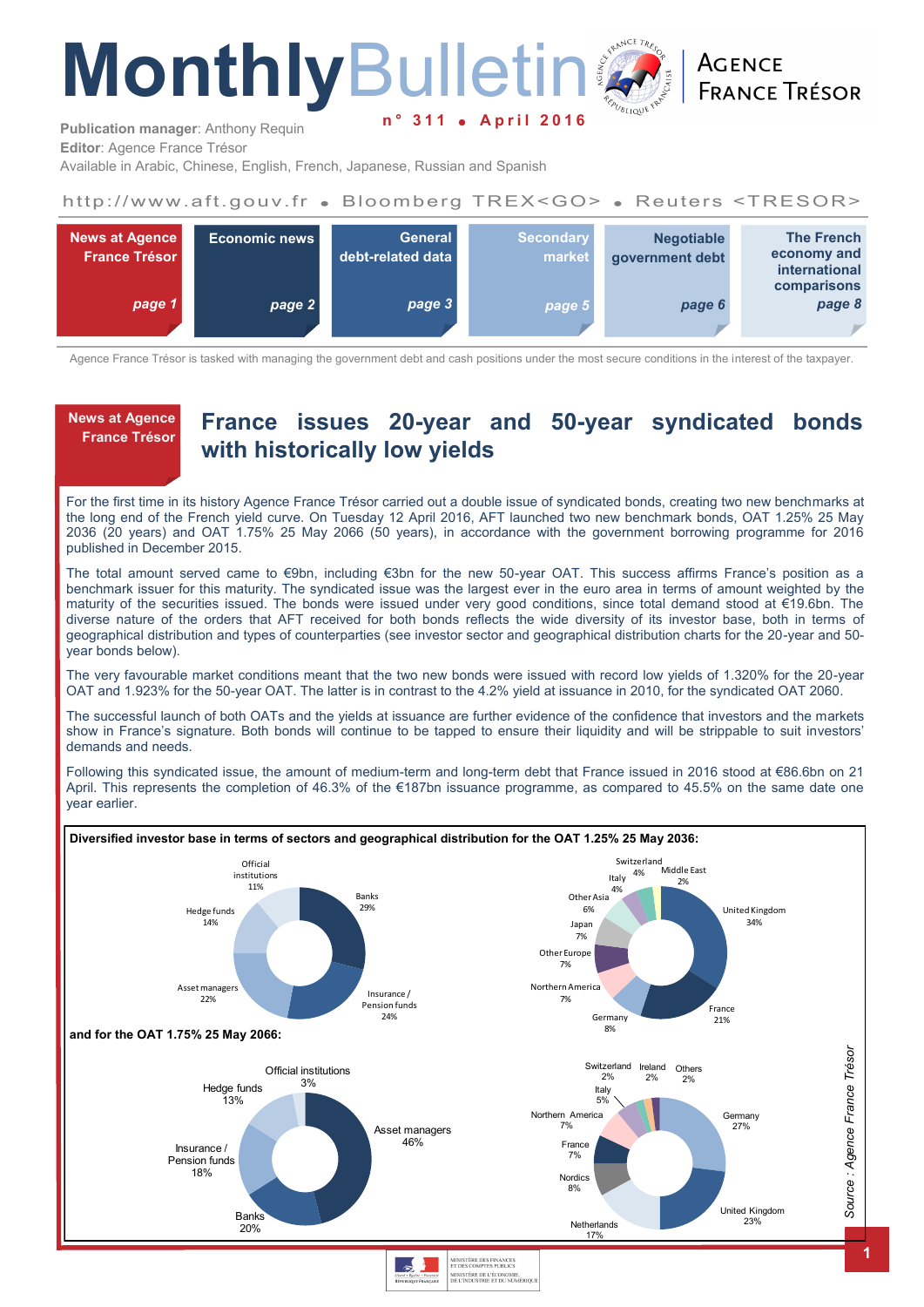## **Economic news France's 2016-2019 Stability Programme**

France's 2016-[2019 Stability Programme](http://www.economie.gouv.fr/programme-stabilite-2016-2019-tenir-les-engagements) was submitted to the cabinet and sent to Parliament on 13 April. It will be submitted to the Council of the European Union and to the European Commission at the end of April 2016. The Stability Programme provides details about France's fiscal strategy for the coming years, in light of the 2015 budget outturn and the macroeconomic outlook.

France met its fiscal commitments: after posting a smaller-than-expected government deficit in 2015, standing at 3.5% of GDP, as opposed to the forecast of 3.8% in the 2016 Draft Budget, France is maintaining its deficit targets of 3.3% in 2016 and 2.7% in 2017, in keeping with its commitments to the European Union. The government deficit targets and the growth assumptions (1.5% in 2016 and 2017, the same as in the 2016 Draft Budget) will lead to a reduction of the debt-to-GDP ratio starting in 2018, after a peak of 96.5% in 2017. The forecast for the peak has been trimmed as a consequence of the 2015 budget outturn, which was better than expected. This led to a debt-to-GDP ratio of 95.7% at the end of 2015, compared to the forecast of 96.3% in the 2015 Stability Programme.

Fiscal consolidation is continuing through containment of expenditure: government expenditure (excluding tax credits) shrank by 0.8 percentage points of GDP in 2015, and will continue to decrease in 2016 and 2017.

The aggregate tax and social security contribution rate will also continue the decline started in 2015 to stand at 44% at the end of 2017. This adjustment path relies on further budgetary savings, totalling €3.8 billion in 2016 and €5 billion in 2017. These savings will offset the weak inflation rate, which is now expected to be lower than forecast in the 2016 Draft Budget, standing at 0.1% in 2016 and 1.0% in 2017. Yield forecasts were also trimmed and 10-year bonds are now expected to carry a yield of 1.25% at the end of 2016 and 2.0% at the end of 2017, which will also curb government expenditure growth.

One of the major objectives of France's fiscal strategy is still to underpin the economic recovery. The Tax Credit on Competitiveness and Employment (TCCE) is now in full effect, providing businesses with €27.4 billion in savings since it was first introduced. The second phase of the Responsibility and Solidarity Pact also came into force at the start of 2016. Deployment of the Pact will continue in 2017, providing businesses with total savings of €41 billion on their payroll contributions as it becomes fully operational. Economic and social reforms are continuing to consolidate the recovery and modernise the public administration. They are described and assessed in the [National Reform Programme](http://proxy-pubminefi.diffusion.finances.gouv.fr/pub/document/18/20782.pdf) submitted with the 2016-[2019 Stability Programme.](http://www.economie.gouv.fr/files/files/PDF/PSTAB2016-Digest_english.pdf)



#### **Public debt and fiscal deficits (% GDP)**

*Sources: Stability Programme for France 2016-2019*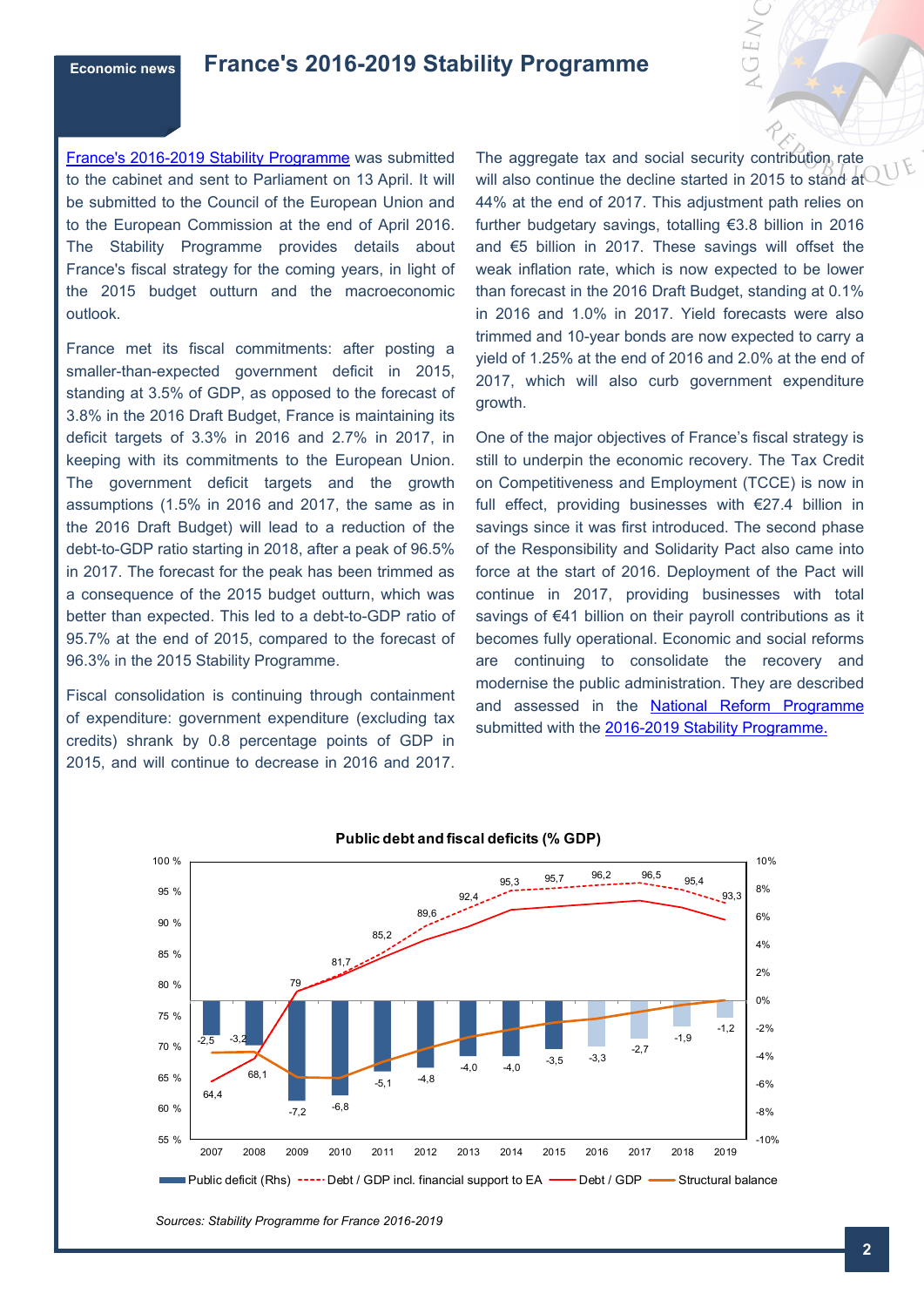

#### **Indicative auction schedule**

|                  |                 |               | <b>Short-term</b>                                     |    |    | Medium-<br>term | Long-term | Index-linked |    |
|------------------|-----------------|---------------|-------------------------------------------------------|----|----|-----------------|-----------|--------------|----|
| <b>May 2016</b>  | auction date    | $\mathcal{P}$ | 9                                                     | 17 | 23 | 30              | 19        | 4            | 19 |
|                  | settlement date | 4             | 11                                                    | 19 | 25 | June            | 23        | 9            | 23 |
| <b>June 2016</b> | auction date    | 6             | 13                                                    | 20 | 27 |                 | 16        |              | 16 |
|                  | settlement date | 8             | 15                                                    | 22 | 29 |                 | 20        | 6            | 20 |
|                  |                 |               | anticipated or delayed auctions (bank holidays, etc.) |    |    |                 |           |              |    |

*Source: Agence France Trésor*



# **Medium- and long-term negotiable government debt**

**Medium- and long-term: securities issued during the year and total issuance at 31 March 2016**



*Source: Agence France Trésor*

| Issuance net of buybacks at 31 March 2016<br>In $\epsilon$ billion      | Medium- and long-term: provisional maturity schedule<br>at 31 March 2016 |        |                   |  |  |  |
|-------------------------------------------------------------------------|--------------------------------------------------------------------------|--------|-------------------|--|--|--|
|                                                                         | In $\epsilon$ billion                                                    |        |                   |  |  |  |
|                                                                         | <b>Month</b>                                                             | Coupon | <b>Redemption</b> |  |  |  |
|                                                                         | Apr-16                                                                   | 16.1   | 29.7              |  |  |  |
|                                                                         | May-16                                                                   | 3.5    |                   |  |  |  |
| 140                                                                     | <b>Jun-16</b>                                                            |        |                   |  |  |  |
| 120                                                                     | $Jul-16$                                                                 | 3.7    | 32.2              |  |  |  |
| $100 -$                                                                 | Aug-16                                                                   |        |                   |  |  |  |
|                                                                         | Sep-16                                                                   |        |                   |  |  |  |
| 80                                                                      | Oct-16                                                                   | 15.9   | 26.2              |  |  |  |
| 60                                                                      | <b>Nov-16</b>                                                            | 1.2    | 11.4              |  |  |  |
| 60.2<br>40                                                              | Dec-16                                                                   |        |                   |  |  |  |
| 41.1                                                                    | <b>Jan-17</b>                                                            |        |                   |  |  |  |
| 20<br>21.1                                                              | Feb-17                                                                   | 0.4    | 23.8              |  |  |  |
| $\Omega$<br>Jan. Feb. Mar. Apr. May June July Aug. Sept. Oct. Nov. Dec. | Mar-17                                                                   | 0.0    |                   |  |  |  |
| Source: Agence France Trésor                                            | Source: Agence France Trésor                                             |        |                   |  |  |  |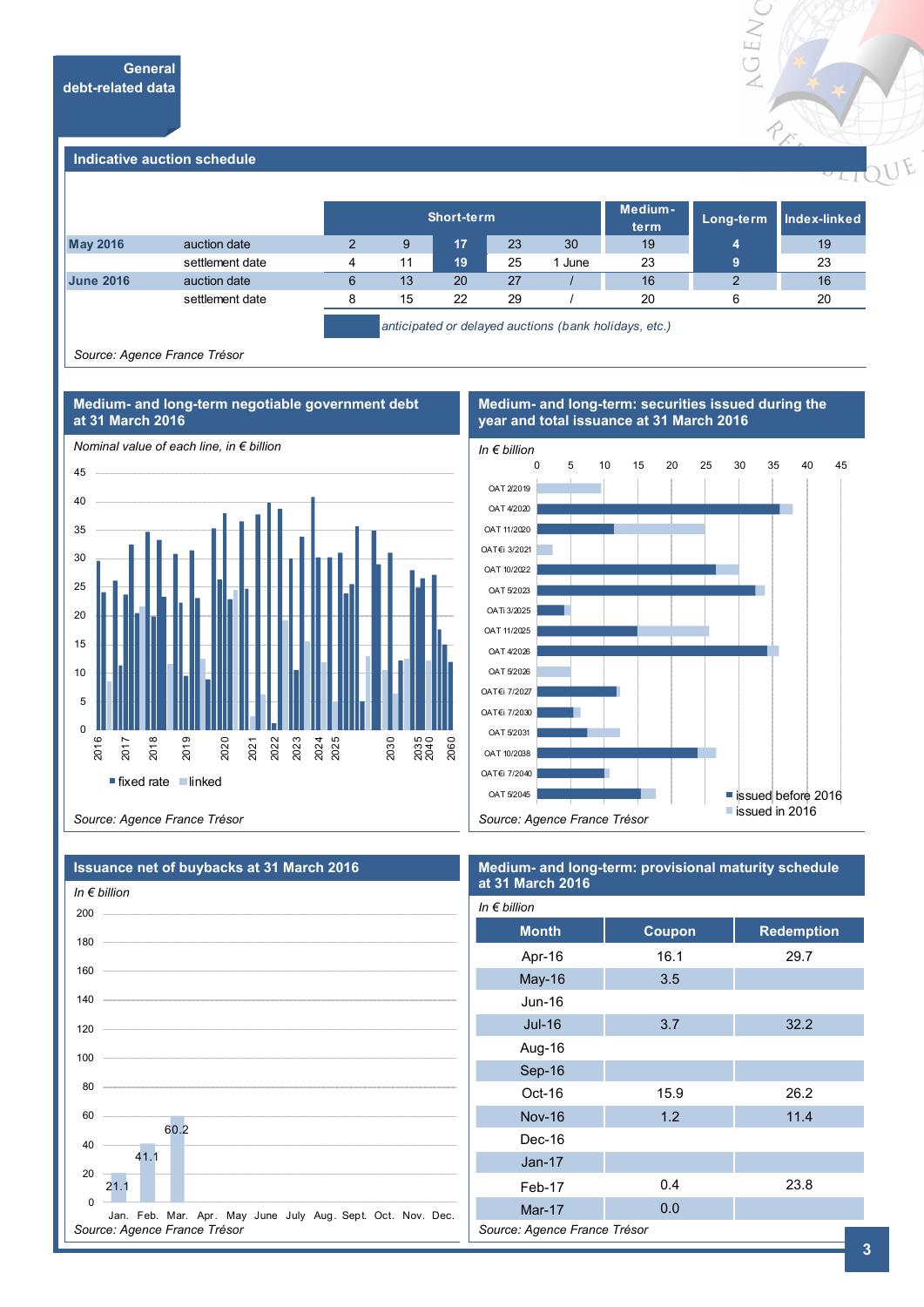#### **Non-resident holders of negotiable government debt in fourth quarter of 2015**





OEN



*Source: Banque de France*



*(\*) figures revised quarterly (\*\*) figures revised annually* 

*Source: Banque de France*

#### **Negotiable government debt at 31 March 2016**

*In euros*

| Total medium- and long-term debt | 1,456,595,705,400    |
|----------------------------------|----------------------|
| Total stripping activity         | 61,250,789,100       |
| Average maturity                 | 7 years and 296 days |
| Total short-term debt            | 154,603,000,000      |
| Average maturity                 | 119 days             |
| <b>TOTAL OUTSTANDING</b>         | 1,611,198,705,400    |
| <b>Average maturity</b>          | 7 years and 33 days  |

*Source: Agence France Trésor*

**Negotiable government debt and interest rate swaps at 31 March 2016**

| In $\epsilon$ billion                   |                 |                 |                 |                      |                |
|-----------------------------------------|-----------------|-----------------|-----------------|----------------------|----------------|
|                                         | <b>End 2013</b> | <b>End 2014</b> | <b>End 2015</b> | <b>End Feb. 2016</b> | End March 2016 |
| Negotiable government debt outstanding  | 1,457           | 1,528           | 1,576           | 1,589                | 1,611          |
| of which index-linked securities        | 174             | 189             | 190             | 193                  | 192            |
| Medium- and long-term                   | 1,283           | 1,352           | 1,424           | 1,440                | 1,457          |
| short-term                              | 174             | 175             | 153             | 149                  | 155            |
| <b>Swaps outstanding</b>                | $\overline{7}$  | 6               | 6               | $6\phantom{a}$       | 6              |
| Average maturity of the negotiable debt |                 |                 |                 |                      |                |
| before swaps                            | 7 years         | 6 years         | 7 years         | 7 years              | 7 years        |
|                                         | 5 days          | 363 days        | 47 days         | 67 days              | 33 days        |
| after swaps                             | 7 years         | 6 years         | 7 years         | 7 years              | 7 years        |
|                                         | 2 days          | 362 days        | 47 days         | 67 days              | 33 days        |
| Source: Agence France Trésor            |                 |                 |                 |                      |                |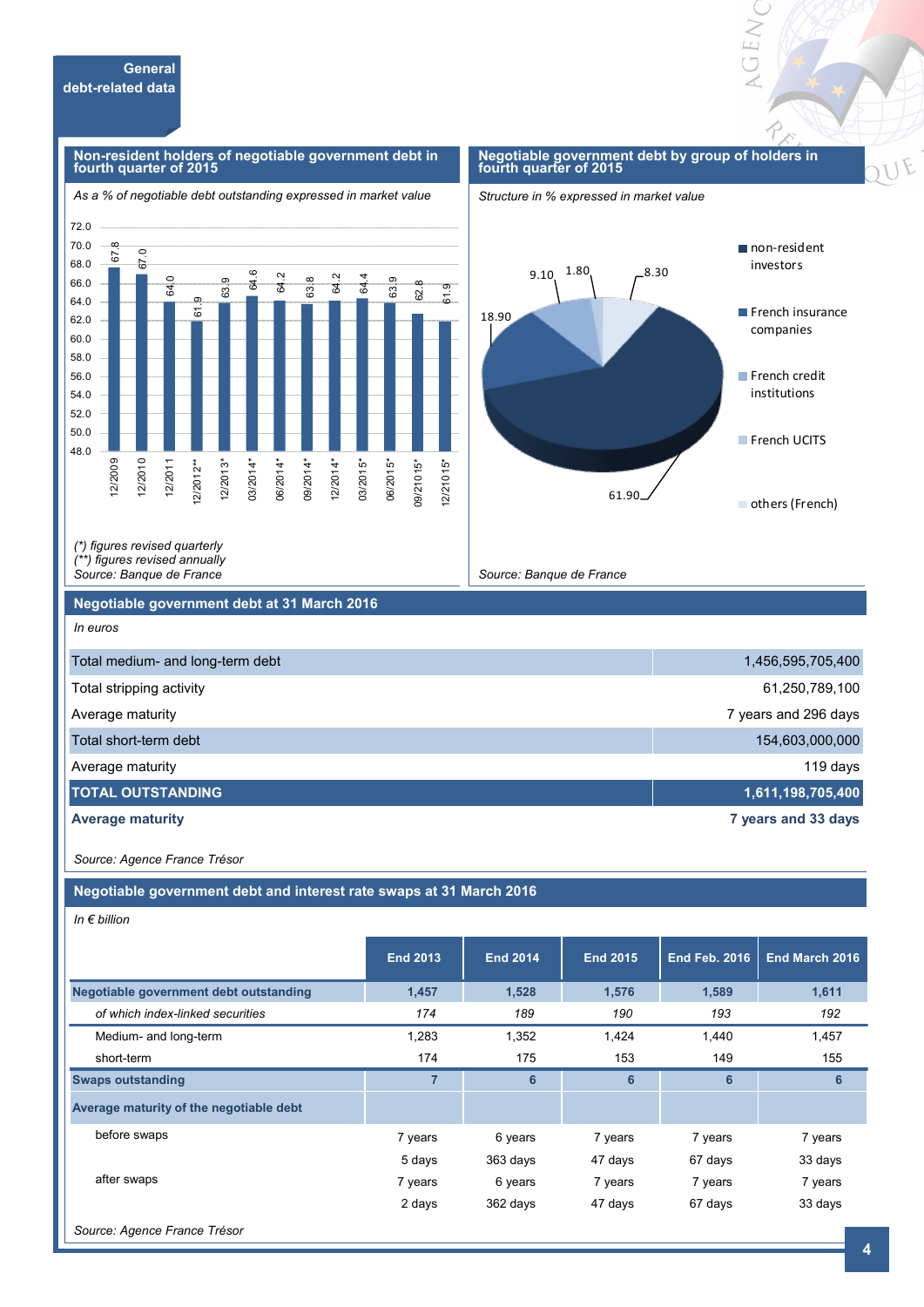



*Source: reporting by primary dealers in government securities, excluding flows arising from the Eurosystem public sector purchase programme.* 

**Total stripping and reconstitution** 



*In € billion*



*Source: Euroclear*





**Average daily volume of medium- and long-term** 

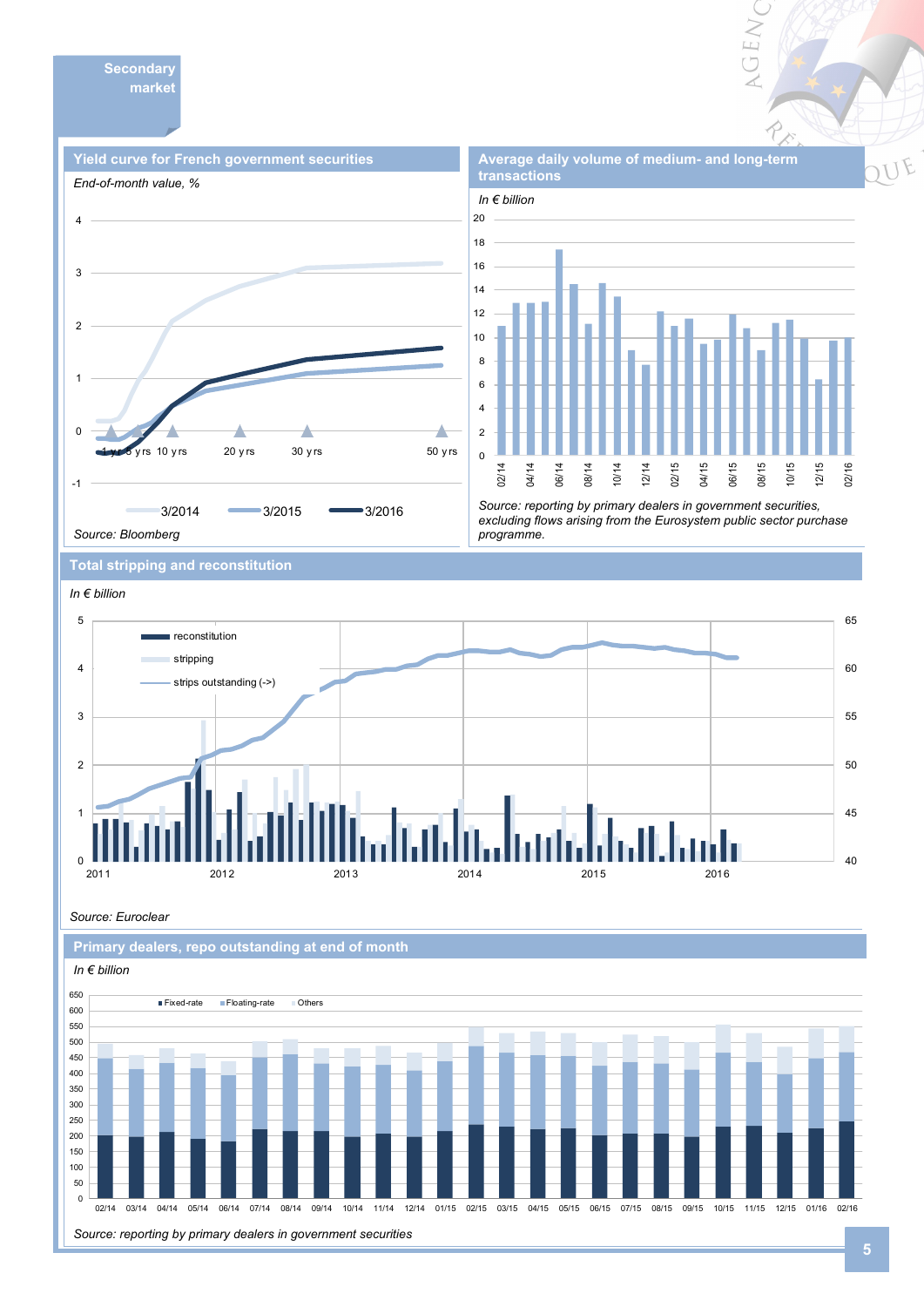**Short-term debt at 31 March 2016**



#### **Maturity Outstanding (€)** BTF 06 April 2016 7 289 000 000 BTF 13 April 2016 7 019 000 000 BTF 20 April 2016 6 381 000 000 BTF 27 April 2016 6 357 000 000 BTF 04 May 2016 6 286 000 000 BTF 11 May 2016 6018 000 000 BTF 19 May 2016 7 302 000 000 BTF 25 May 2016 2016 4 895 000 000 BTF 01 June 2016 7601 000 000 BTF 08 June 2016 5454 000 000 BTF 15 June 2016 2016 7 092 000 000 BTF 22 June 2016 2016 7 262 000 000 BTF 29 June 2016 2016 3 861 000 000 BTF 06 July 2016 6 366 000 000 BTF 20 July 2016 5 332 000 000 BTF 03 August 2016 6538 000 000 BTF 18 August 2016 1990 1991 1992 1994 1996 1997 1998 1999 1991 1992 1994 1996 1997 1998 1999 1999 1999 1999 1 BTF 31 August 2016 3 131 000 000 BTF 14 September 2016 15 555 000 000 BTF 12 October 2016 8 049 000 000 BTF 09 November 2016 7 161 000 000 BTF 07 December 2016 3 590 000 000 BTF 04 January 2017 7090 000 000 BTF 01 February 2017 6746 000 000 BTF 01 March 2017 6 366 000 000

#### **Medium- and long-term debt (maturing 2016–2019) at 31 March 2016**

| <b>ISIN Code</b> | <b>Bond</b>                                                               | Outstanding $(E)$  | Ind. Coeff. | <b>Face value</b> | Stripped $(E)$ |
|------------------|---------------------------------------------------------------------------|--------------------|-------------|-------------------|----------------|
|                  | <b>Maturity 2016</b>                                                      | 99 885 422 880     |             |                   |                |
| FR0010288357     | OAT 3.25% 25 April 2016                                                   | 29 725 000 000     |             |                   | 0              |
| FR0119580050     | BTAN 2.5% 25 July 2016                                                    | 24 221 500 000     |             |                   |                |
| FR0119105791     | BTANi 0.45% 25 July 2016                                                  | 8 331 922 880 (1)  | 1,04032     | 8 009 000 000     |                |
| FR0000187361     | OAT 5% 25 October 2016                                                    | 26 204 000 000     |             |                   | 221 517 000    |
|                  | FR0011857218 OAT 0.25% 25 November 2016                                   | 11 403 000 000     |             |                   | 0              |
|                  | <b>Maturity 2017</b>                                                      | 133 517 661 200    |             |                   |                |
| FR0120473253     | BTAN 1.75% 25 February 2017                                               | 23 840 000 000     |             |                   |                |
| FR0010415331     | OAT 3.75% 25 April 2017                                                   | 32 586 000 000     |             |                   | 0              |
|                  | FR0120746609 BTAN 1% 25 July 2017                                         | 20 593 000 000     |             |                   |                |
|                  | FR0010235176 OATi 1% 25 July 2017                                         | 21 723 661 200 (1) | 1,12296     | 19 345 000 000    | 0              |
|                  | FR0010517417 OAT 4.25% 25 October 2017                                    | 34 775 000 000     |             |                   | 0              |
|                  | <b>Maturity 2018</b>                                                      | 141 324 597 620    |             |                   |                |
| FR0012634558     | OAT 0% 25 February 2018                                                   | 19 897 000 000     |             |                   | 0              |
| FR0010604983     | OAT 4% 25 April 2018                                                      | 33 269 000 000     |             |                   | 0              |
|                  | FR0011394345 OAT 1% 25 May 2018                                           | 23 412 000 000     |             |                   | 0              |
|                  | FR0011237643 OAT€i 0.25% 25 July 2018                                     | 11 534 597 620 (1) | 1,02466     | 11 257 000 000    | 0              |
| FR0010670737     | OAT 4.25% 25 October 2018                                                 | 30 947 000 000     |             |                   | 0              |
|                  | FR0011523257 OAT 1% 25 November 2018                                      | 22 265 000 000     |             |                   | 0              |
|                  | <b>Maturity 2019</b>                                                      | 147 079 886 646    |             |                   |                |
| FR0013101466     | OAT 0% 25 février 2019                                                    | 9 480 000 000      |             |                   | 0              |
| FR0000189151     | OAT 4.25% 25 April 2019                                                   | 31 478 000 000     |             |                   | 0              |
|                  | FR0011708080 OAT 1% 25 May 2019                                           | 23 095 000 000     |             |                   | 0              |
| FR0010850032     | OATi 1.3% 25 July 2019                                                    | 12 406 597 200 (1) | 1,05678     | 11 740 000 000    | $\Omega$       |
|                  | FR0000570921 OAT 8.5% 25 October 2019                                     | 8 844 392 893      |             |                   | 5 687 385 100  |
| FR0010776161     | OAT 3.75% 25 October 2019                                                 | 35 410 000 000     |             |                   | 0              |
|                  | FR0011993179 OAT 0.5% 25 November 2019                                    | 26 333 000 000     |             |                   | 0              |
|                  | FR0000570954 OAT cap. 9.82% 31 December 2019                              | 32 896 553 (2)     |             | 6 692 154         |                |
|                  | (1) face value x indexation coefficient (face value if coefficient < $1)$ |                    |             |                   |                |

*(2) Including coupons capitalised at 31 December 2015; not open to subscription*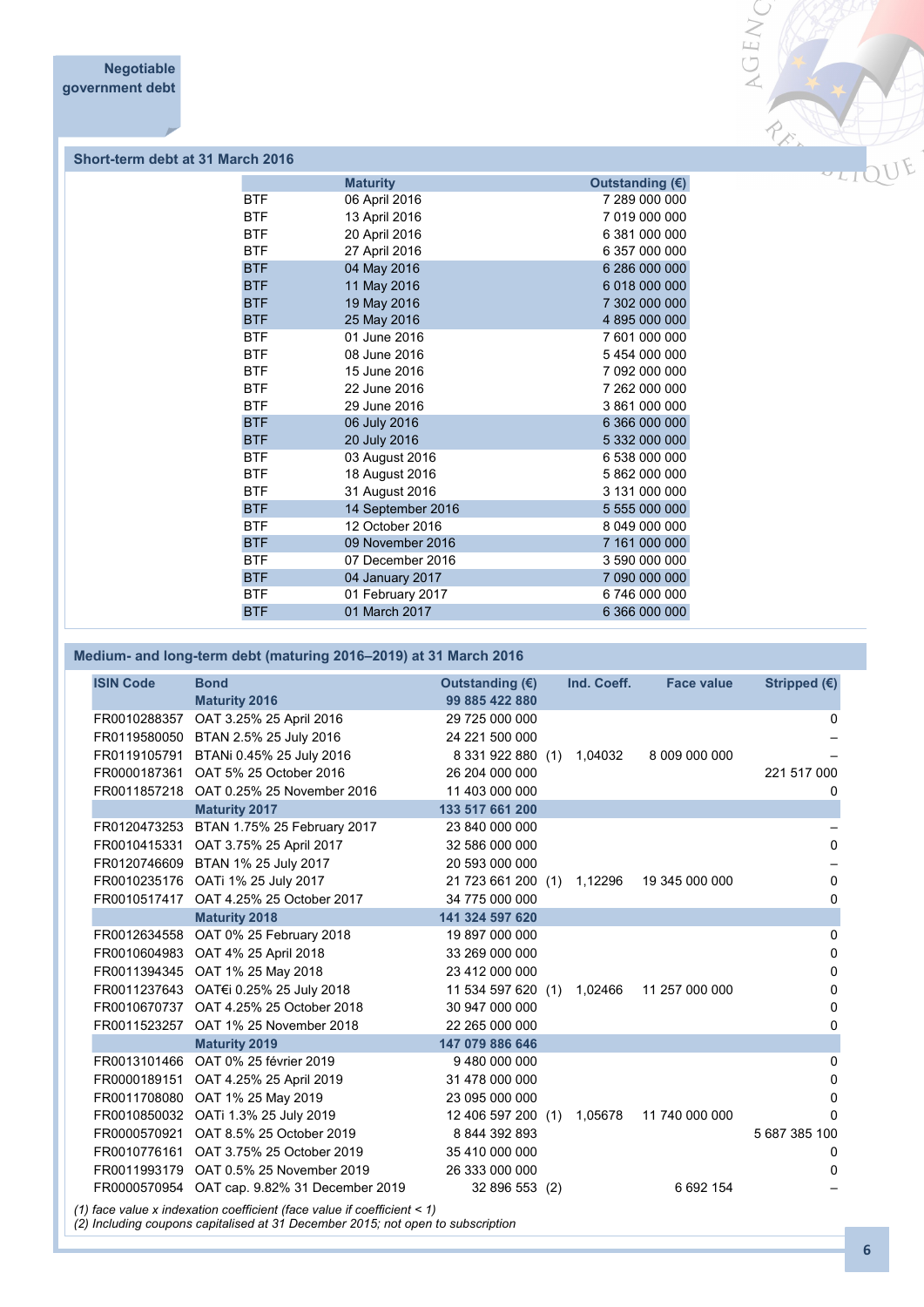| Medium- and long-term debt (maturing in 2020 and beyond) at 31 March 2016 |                                              |                                                                                                                                                                                             |                                                                                             |  |                    |                                |                                                                     |
|---------------------------------------------------------------------------|----------------------------------------------|---------------------------------------------------------------------------------------------------------------------------------------------------------------------------------------------|---------------------------------------------------------------------------------------------|--|--------------------|--------------------------------|---------------------------------------------------------------------|
|                                                                           | <b>ISIN Code</b>                             | <b>Bond</b><br><b>Maturity 2020</b>                                                                                                                                                         | Outstanding $(E)$<br>146 658 509 900                                                        |  | Ind. Coeff.        | <b>Face value</b>              | Stripped $(E)$                                                      |
|                                                                           | FR0010050559<br>FR0010949651<br>FR0012968337 | FR0010854182 OAT 3.5% 25 April 2020<br>FR0012557957 OAT 0% 25 May 2020<br>OAT€i 2.25% 25 July 2020<br>OAT 2.5% 25 October 2020<br>OAT 0.25% 25 November 2020                                | 37 927 000 000<br>22 969 000 000<br>24 418 509 900 (1)<br>36 562 000 000<br>24 782 000 000  |  | 1,20229            | 20 310 000 000                 | 0<br>0<br>$\pmb{0}$<br>0<br>$\pmb{0}$                               |
|                                                                           |                                              | <b>Maturity 2021</b>                                                                                                                                                                        | 86 114 934 520                                                                              |  |                    |                                |                                                                     |
|                                                                           | FR0013140035<br>FR0010192997                 | OAT€i 0.1% 1 March 2021<br>OAT 3.75% 25 April 2021<br>FR0011347046 OATi 0.1% 25 July 2021<br>FR0011059088 OAT 3.25% 25 October 2021                                                         | 2 290 000 000 (1)<br>37 837 000 000<br>6 096 934 520 (1)<br>39 891 000 000                  |  | 0,98560<br>1,00081 | 2 290 000 000<br>6 092 000 000 | 0<br>0<br>0<br>$\mathbf 0$                                          |
|                                                                           |                                              | <b>Maturity 2022</b>                                                                                                                                                                        | 89 183 455 190                                                                              |  |                    |                                |                                                                     |
|                                                                           |                                              | FR0000571044 OAT 8.25% 25 April 2022<br>FR0011196856 OAT 3% 25 April 2022<br>FR0010899765 OAT€i 1.1% 25 July 2022<br>FR0011337880 OAT 2.25% 25 October 2022                                 | 1 243 939 990<br>38 725 000 000<br>19 162 515 200 (1)<br>30 052 000 000                     |  | 1,06880            | 17 929 000 000                 | 617 468 400<br>0<br>0<br>0                                          |
|                                                                           | FR0010585901                                 | <b>Maturity 2023</b><br>FR0000571085 OAT 8.5% 25 April 2023<br>FR0011486067 OAT 1.75% 25 May 2023<br>OATi 2.1% 25 July 2023<br>OAT 4.25% 25 October 2023                                    | 100 795 093 363<br>10 606 195 903<br>33 867 000 000<br>15 439 897 460 (1)                   |  | 1.08862            | 14 183 000 000                 | 5 490 900 200<br>0<br>0<br>459 585 000                              |
|                                                                           | FR0010466938                                 | <b>Maturity 2024</b>                                                                                                                                                                        | 40 882 000 000<br>72 439 418 320                                                            |  |                    |                                |                                                                     |
|                                                                           | FR0011619436<br>FR0011427848<br>FR0011962398 | OAT 2.25% 25 May 2024<br>OAT€i 0.25% 25 July 2024<br>OAT 1.75% 25 November 2024<br><b>Maturity 2025</b>                                                                                     | 30 355 000 000<br>11 849 418 320 (1)<br>30 235 000 000<br>85 592 928 118                    |  | 1,00088            | 11 839 000 000                 | 10 000 000<br>46 000 000                                            |
|                                                                           | FR0012558310                                 | OATi 0.1% 1 March 2025<br>FR0012517027 OAT 0.5% 25 May 2025<br>FR0000571150 OAT 6% 25 October 2025<br>FR0012938116 OAT 1% 25 November 2025                                                  | 4 987 000 000 (1)<br>31 065 000 000<br>23 968 928 118<br>25 572 000 000                     |  | 0,99227            | 4 987 000 000                  | 0<br>0<br>3 138 464 400<br>0                                        |
|                                                                           | FR0013131877                                 | <b>Maturity 2026</b><br>FR0010916924 OAT 3.5% 25 April 2026<br>OAT 0.5% 25 May 2026<br><b>Maturity 2027</b>                                                                                 | 40 914 000 000<br>35 814 000 000<br>5 100 000 000<br>47 924 062 180                         |  |                    |                                | 135 313 000<br>0                                                    |
|                                                                           |                                              | FR0011008705 OAT€i 1.85% 25 July 2027<br>FR0011317783 OAT 2.75% 25 October 2027<br><b>Maturity 2028</b>                                                                                     | 12 895 062 180 (1)<br>35 029 000 000<br>23 815 557                                          |  | 1,05326            | 12 243 000 000                 | 0<br>$\pmb{0}$                                                      |
|                                                                           | FR0000571226                                 | OAT zero coupon 28 March 2028                                                                                                                                                               | 23 815 557 (3)                                                                              |  |                    | 46 232 603                     |                                                                     |
|                                                                           | FR0000571218<br>FR0000186413                 | <b>Maturity 2029</b><br>OAT 5.5% 25 April 2029<br>OATi 3.4% 25 July 2029<br><b>Maturity 2030</b>                                                                                            | 39 602 342 236<br>29 091 880 458<br>10 510 461 778 (1)<br>37 396 000 000                    |  | 1,24103            | 8 469 144 000                  | 3 537 109 100<br>0                                                  |
|                                                                           | FR0011883966<br>FR0011982776                 | OAT 2.5% 25 May 2030<br>OAT€i 0.7% 25 July 2030<br><b>Maturity 2031</b>                                                                                                                     | 31 023 000 000<br>6 373 000 000 (1)<br>12 220 000 000                                       |  | 0,98802            | 6 373 000 000                  | 0<br>0                                                              |
|                                                                           | FR0012993103                                 | OAT 1.5% 25 May 2031                                                                                                                                                                        | 12 220 000 000                                                                              |  |                    |                                | 0                                                                   |
|                                                                           | FR0000188799<br>FR0010371401                 | <b>Maturity 2032 and later</b><br>OAT€i 3.15% 25 July 2032<br>FR0000187635 OAT 5.75% 25 October 2032<br>FR0010070060 OAT 4.75% 25 April 2035<br>OAT 4% 25 October 2038                      | 175 923 577 670<br>12 376 505 600 (1)<br>28 114 322 600<br>25 004 000 000<br>26 534 000 000 |  | 1,21816            | 10 160 000 000                 | 0<br>11 076 157 400<br>5 230 667 000<br>4 867 011 400               |
|                                                                           |                                              | FR0010447367 OAT€i 1.8% 25 July 2040<br>FR0010773192 OAT 4.5% 25 April 2041<br>FR0011461037 OAT 3.25% 25 May 2045<br>FR0010171975 OAT 4% 25 April 2055<br>FR0010870956 OAT 4% 25 April 2060 | 12 036 749 470 (1)<br>27 307 000 000<br>17 707 000 000<br>14 926 000 000<br>11 918 000 000  |  | 1,12841            | 10 667 000 000                 | 0<br>7 385 039 000<br>500 600 000<br>7 227 088 000<br>5 620 484 100 |

*(1) face value x indexation coefficient (face value if coefficient < 1)*

*(3) Revised on 28 March 2016; not open to subscription*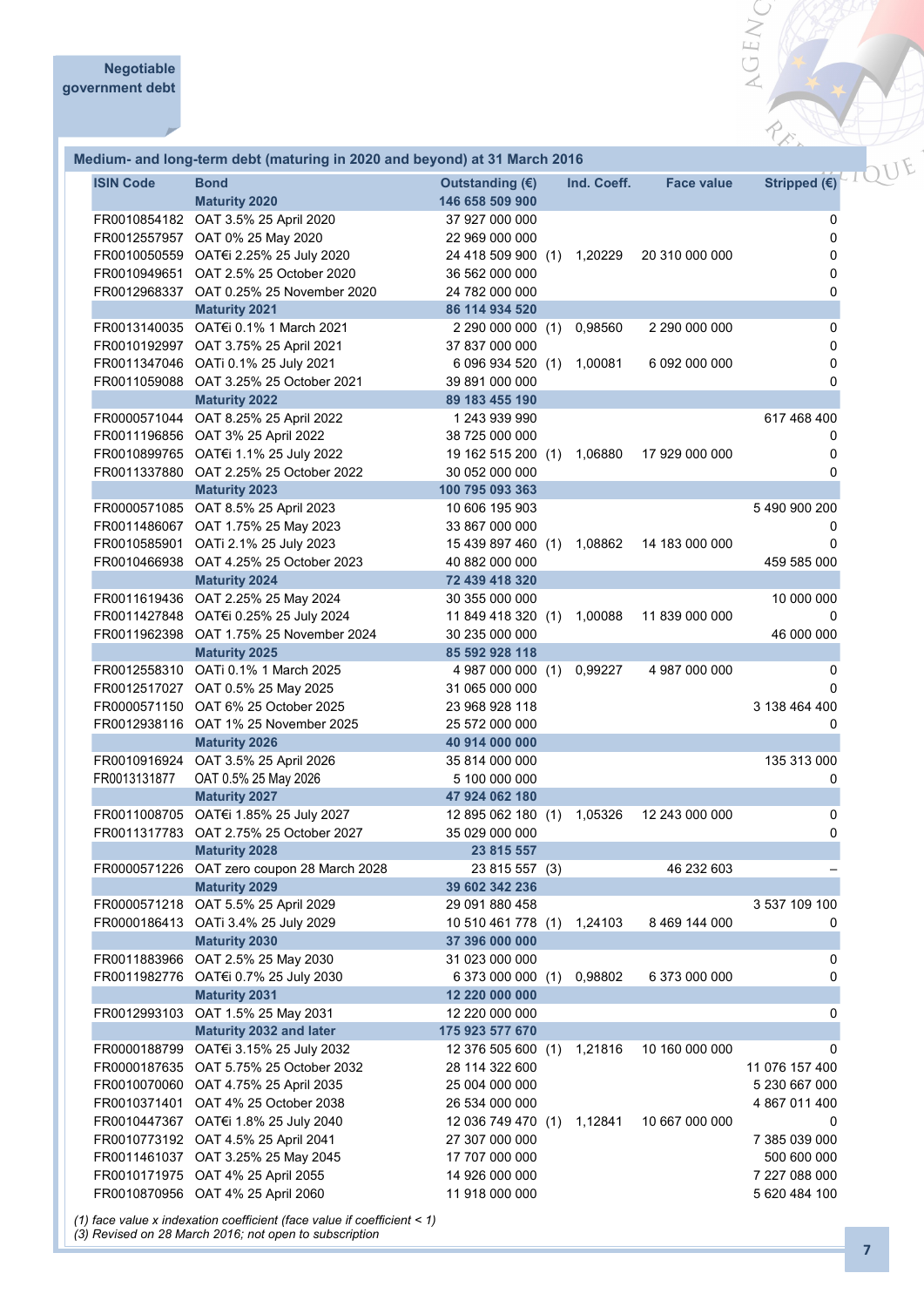#### **Most recent economic indicators**

| Industrial output, year-on-year        | 0.6%              | 1 Feb. 2016  |
|----------------------------------------|-------------------|--------------|
| Household consumption*,                |                   |              |
| year-on-year                           | 2.8%              | 1 Mar. 2016  |
| Unemployment rate (ILO)                | 10.3%             | 1 Dec. 2015  |
| Consumer prices,                       |                   |              |
| year-on-year                           |                   |              |
| all items                              | $-0.1%$           | 1 Mar. 2016  |
| all items excluding tobacco            | $-0.1%$           | 1 Mar. 2016  |
| Trade balance, fob-fob, sa (€bn)       | $-\epsilon$ 5.2bn | 1 Feb. 2016  |
| $\mathbf{u}$<br>$\bullet$              | $-\epsilon$ 3.9bn | 1 Jan. 2016  |
| Current account balance, sa (€bn)      | $-\epsilon$ 3.9bn | 1 Feb. 2016  |
| $\mathbf{u}$<br>$\mathbf{u}$           | $-\epsilon$ 2.2bn | 1 Jan. 2016  |
| 10-year constant maturity rate (TEC10) | 0.56%             | 29 Apr. 2016 |
| 3-month interest rate (Euribor)        | $-0.251%$         | 27 Apr. 2016 |
| EUR / USD                              | 1.1358            | 28 Apr. 2016 |
| EUR / JPY                              | 122.84            | 28 Apr. 2016 |
|                                        |                   |              |

#### **Monthly government budget position**

*In € billion*

*Source: Minefi*

|                                         |          |          |          | end of<br><b>February level</b> |          |
|-----------------------------------------|----------|----------|----------|---------------------------------|----------|
|                                         | 2014     | 2015     | 2014     | 2015                            | 2016     |
| General budget<br>balance               | $-85.71$ | $-72.15$ | $-17.97$ | $-16.26$                        | $-12.15$ |
| revenue                                 | 291.95   | 299.66   | 46.79    | 47.94                           | 48.43    |
| expenditure                             | 377.66   | 371.80   | 64.76    | 64.20                           | 60.58    |
| Balance of special<br>Treasury accounts | 0.16     | 1.62     | $-7.71$  | $-7.19$                         | $-13.43$ |
| <b>General budget</b><br>outturn        | $-85.56$ | $-70.52$ | $-25.68$ | $-23.45$                        | $-25.58$ |

VGENC

RES

*\* manufactured products Sources: Insee, Minefi, Banque de France*

#### **Public finances: deficit and debt**

#### *As % of GDP* 1.5 3.1 3.9  $3.5 - 3.2$  $2.3$ 3.2 7.2 6.8  $5.1$   $4.8$ 4.1 4.0 3.5 48 52 56 60 64 68 72 76 80 84 88 92 96 0 1 2 3 4 5 6 7 8  $9 -$ 2001 2002 2003 2004 2005 2006 2007 2008 2009 2010 2011 2012 2013 2014 2015 deficit (left-hand scale)

debt (right-hand scale) debt excluding impact of European guarantees debt (right-hand scale) debt including impact of European guarantees

*Source: Eurostat, Insee*

#### **General government debt in 2014**